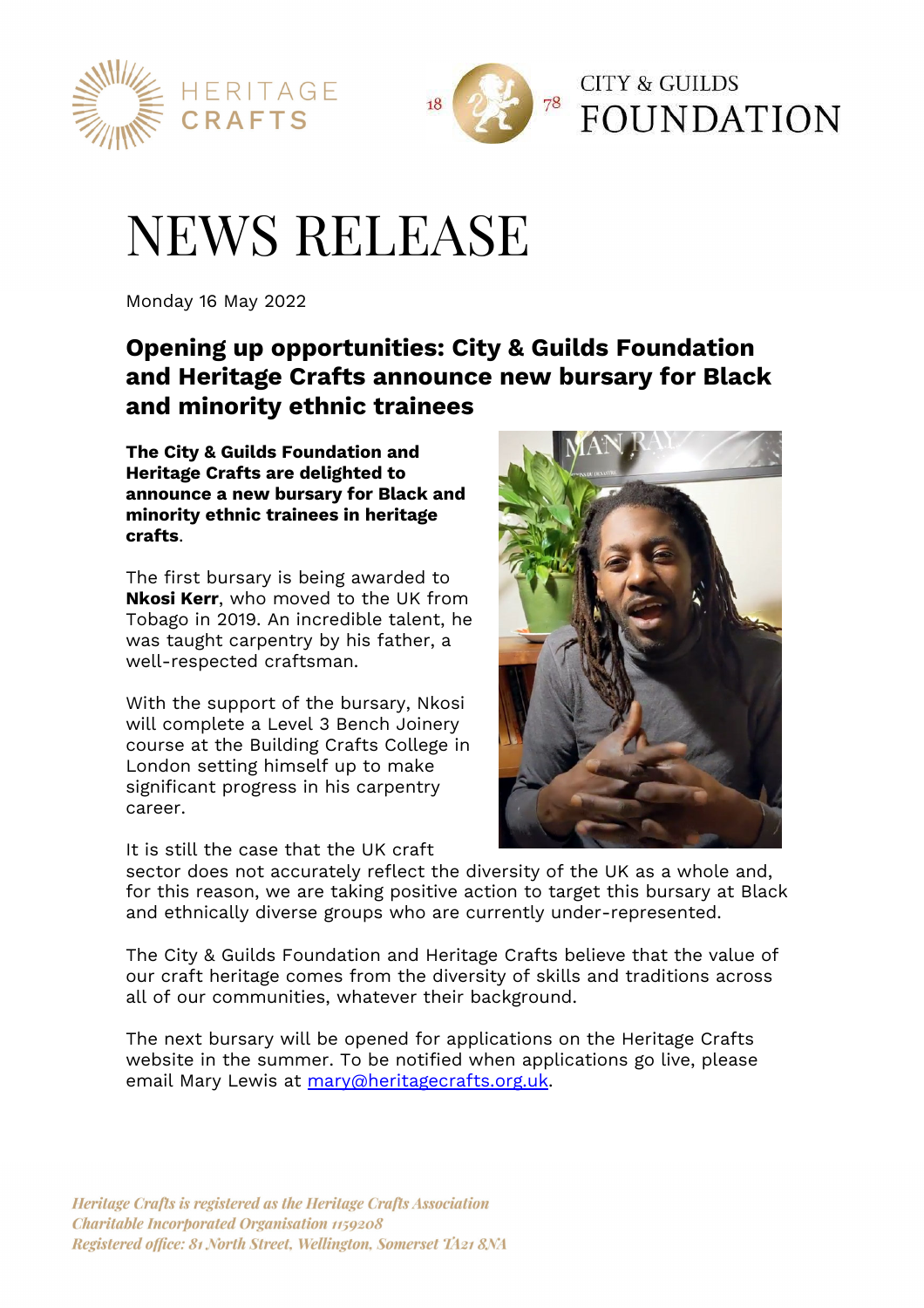The City & Guilds Foundation is part of the City & Guilds charity, and its programmes are targeted to help everyone, no matter who they are or where they come from, have opportunities to succeed.

### City & Guilds Foundation Advocacy Lead, **Lauren Roberts**, said: *"Quality skills development for all is at the heart of what we do at the City & Guilds Foundation. We are incredibly excited to be working with Heritage Crafts in their mission to support black and ethnically diverse individuals, and are very proud to support learners on their journey to be highly valued members of the heritage community."*

# Heritage Crafts Operations Director **Daniel Carpenter** said:

*"We are thrilled to be working with the City & Guilds Foundation to provide bursaries for Black and ethnically diverse groups and help redress the historic imbalance of opportunity that has resulted from both overt and hidden discrimination within the heritage crafts sector. We are very excited so see the new generation of makers as much more reflective of modern British society."*

# **FNDS**

## **Contacts:**

- For press information and photographs, contact **Daniel Carpenter**, Operations Director – daniel@heritagecrafts.org.uk.
- For information about this bursary, contact **Mary Lewis**, Endangered Crafts Manager – mary@heritagecrafts.org.uk.

#### **Photo caption:**

Nkosi Kerr, carpentry trainee.

#### **About the City & Guilds Foundation**

The City & Guilds Foundation is part of the City & Guilds Group charity, and has a specific focus on high impact social investment, recognition and advocacy programmes. Each of the programmes it runs act as a catalyst to make a difference to people, organisations and society, through investing part of its surplus and resources into helping everyone, no matter who they are or where they come from, get opportunities to succeed.

#### **About Heritage Crafts**